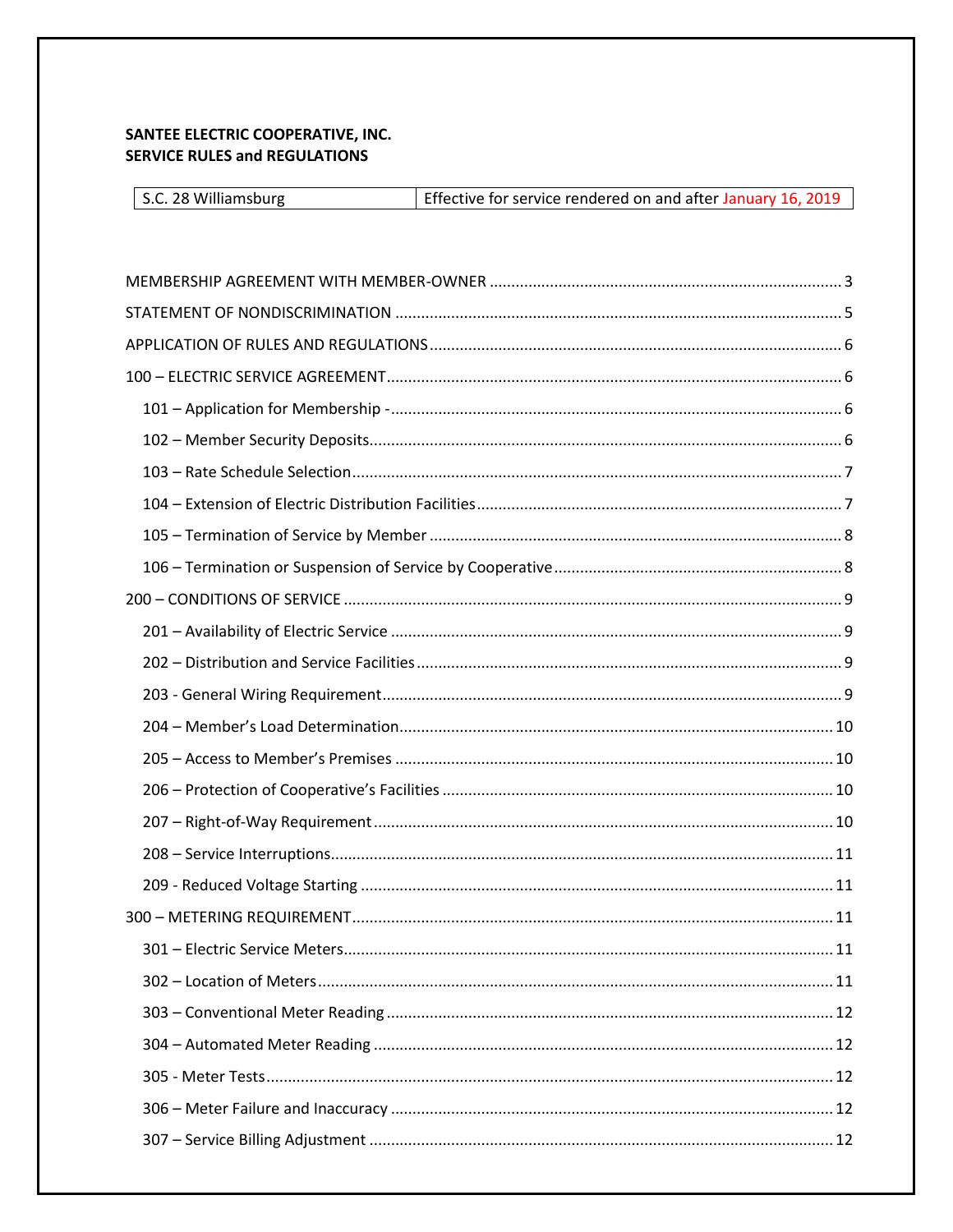Officially approved January 16, 2019

<span id="page-1-0"></span>Santee Electric Cooperative Board of Trustees Andy McKnight, Chairman Allen Nesmith, Secretary/Treasure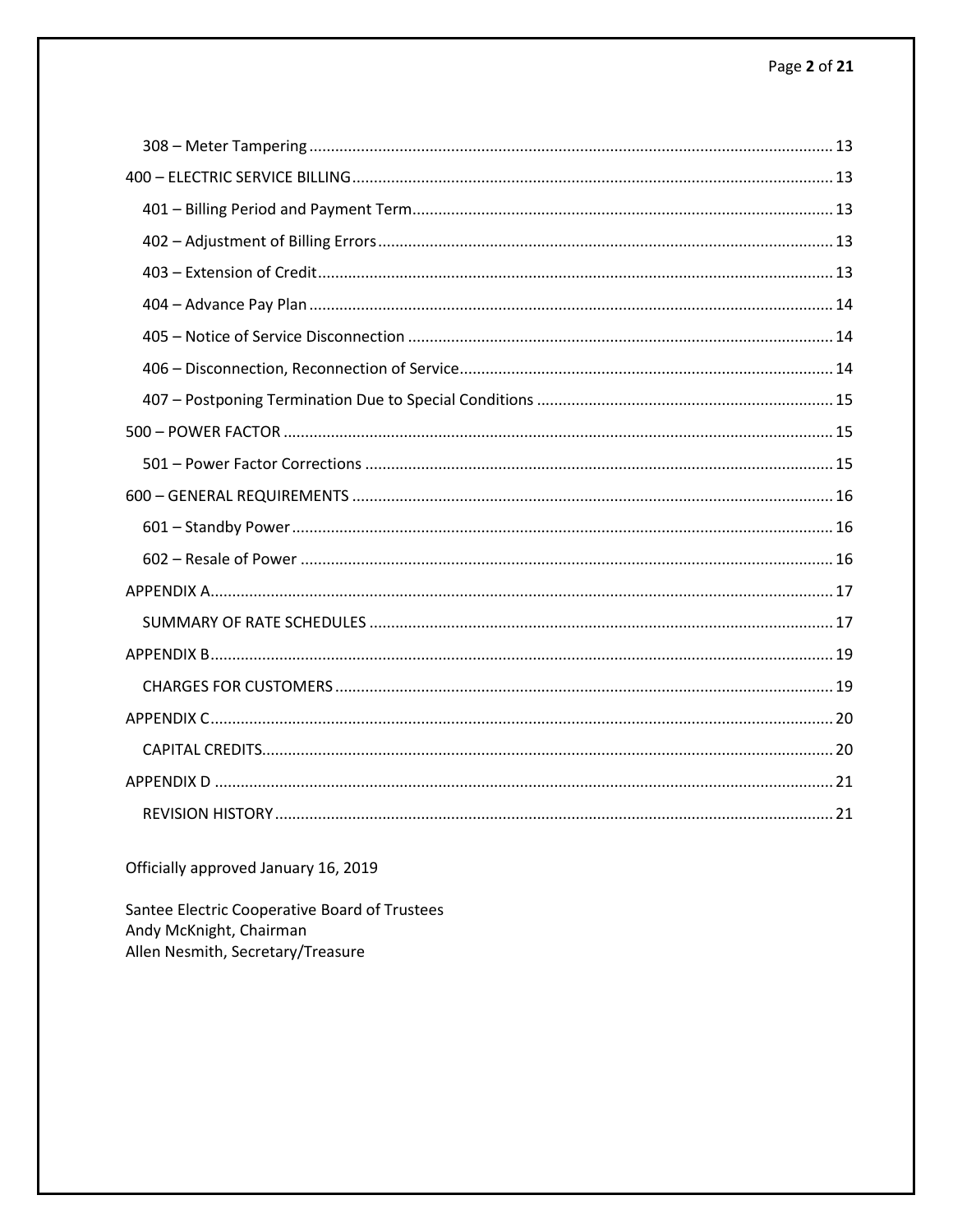#### **MEMBERSHIP AGREEMENT WITH MEMBER-OWNER**

These Service Rules and Regulations, as part of the Service Agreement between Santee Electric Cooperative and the Member, govern the supply and receiving of electric service. Membership is available, to all persons, within the service area of the Cooperative on a non-discriminatory basis as set forth in the Bylaws of the Cooperative. This section highlights the main points found in the Service Agreement and these Service Rules and Regulations and does not constitute a contract between Santee Electric Cooperative and the Member.

As a Member of Santee Electric Cooperative, you are both a customer and an owner of Santee Electric Cooperative. You have the right to vote in selecting Santee Electric Cooperative Board of Trustees. The Board of Trustees sets policies that determine how Santee Electric Cooperative operates.

We take great pride in providing you with quality service. Quality service is our most important product. We will endeavor to maintain, at all times, the quality service that you expect and deserve; however, due to conditions beyond our control we cannot guarantee continuous and uninterrupted service.

The general summary of your rights to service are as follows:

- 1. You have the right to electric service if you establish satisfactory credit and provide Santee Electric Cooperative with necessary and reasonable access to your property for your electric service and that of neighboring property including easements as required in the By-Laws.
- 2. You have 22 days after the billing date shown on your electric bill to pay your electric bill. After 22 days, the bill will be considered past due and a late charge added to bill. If payment has not been received by the cut-off date, the electric service shall be subject to disconnection.
- 3. You have the responsibility to notify Santee Electric Cooperative in writing, from a certified physician, if there is someone in your household who is either chronically or seriously ill, disabled or on an electrically operated life support system. This does not eliminate your responsibility to contact Customer Service if payment cannot be made on account. Past credit history will be considered for arrangements to pay.
- 4. Before Santee Electric Cooperative plans to disconnect your electric service because you have not paid your electric bills, you may request a payment arrangement that will be evaluated based on the Cooperative's Payment Arrangement Policy.
- 5. Santee Electric Cooperative will not disconnect electric service for non-payment on a weekend or a legal holiday.
- 6. You have the right to have Santee Electric Cooperative test your electric meter for accuracy and to have a report of the test results given to you. A fee may be charged for the testing. The fee will be refunded if the meter is found to be outside acceptable accuracy limits.
- 7. Upon application for service at Santee Electric Cooperative, you will be given an information packet including, but not limited to bylaws, meter reading, reporting of power failure, and a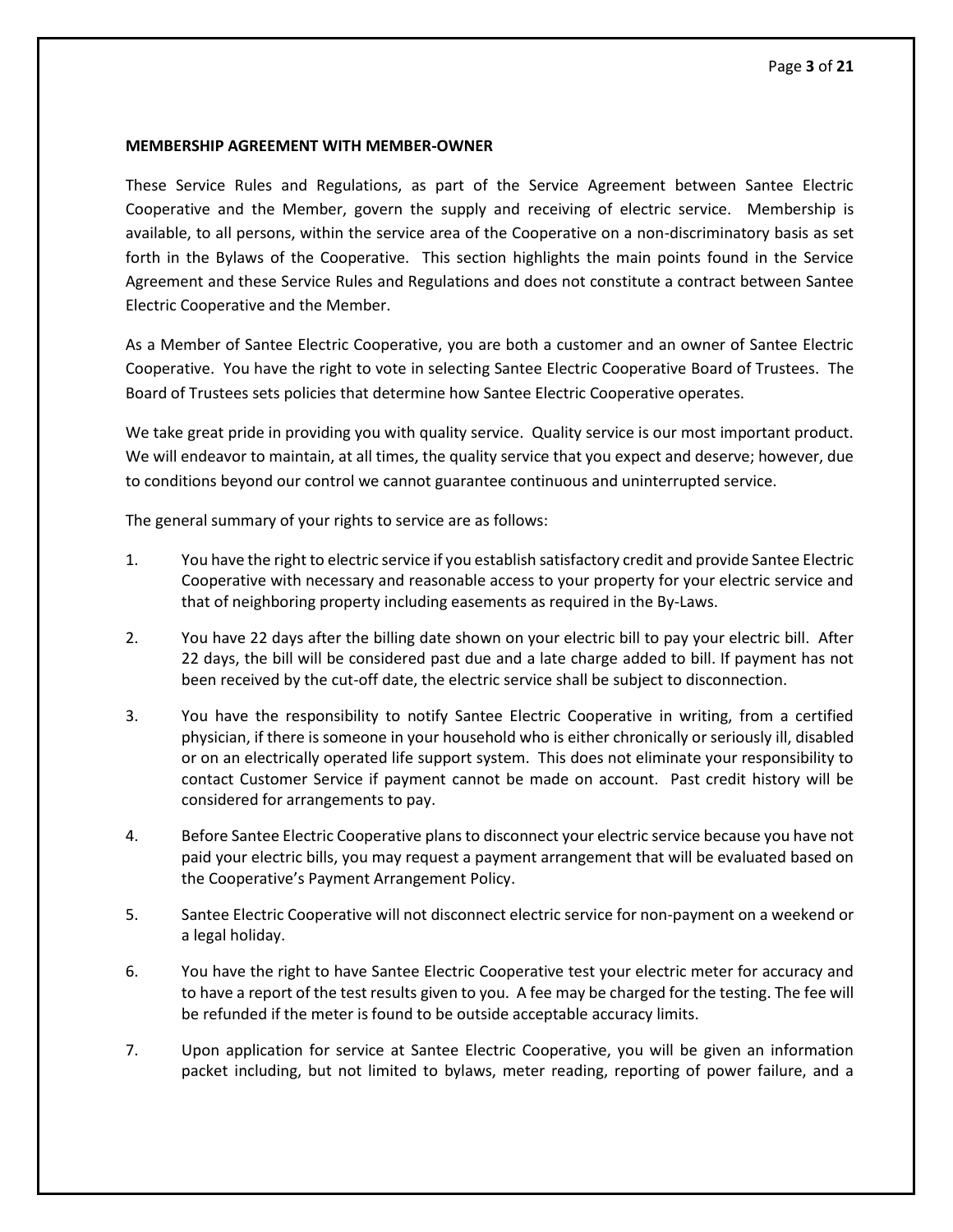Statement of Nondiscrimination. Santee Electric Cooperative will send you upon request, without charge, a copy of your billing information for the past twelve months.

- 8. You may request and have installed by the Cooperative at your expense, types of service that exceed what is normally supplied, provided that they meet the general conditions in the Service Rules and Regulations.
- 9. As a Member of this Cooperative, you will share in margins called Capital Credits, which are assigned to you based on your payments made to the Cooperative in your rate class.
- 10. The refunding of the Capital Credits is at the discretion of the Board of Trustees and is reviewed annually based on your payments made to the Cooperative utilizing power cost and revenue within your rate class.

#### **Available Office and Service Hours**

The Cooperative maintains offices at Georgetown, Hemingway, Kingstree, Lake City and Manning. The administration and operations headquarters is located in Kingstree, SC. The offices are open for business between the hours of 8 a.m. and 5 p.m. Monday through Friday, except for periodic door closings at branch office locations during lunch hours. General business may be conducted during regular business hours. Outage and other emergency services are available 24 hours a day, 7 days a week through our automated outage system, or with a dispatch operation specialist.

- Report a power outage: 1-888-239-2300
- Call before you dig: 1-888-721-7877 or 811 Request customer service: 1-800-922-1604 Georgetown area: 1-843-546-4521 Hemingway area: 1-843-558-3313 Kingstree area: 1-843-355-6187 Lake City area: 1-843-374-3000 Manning area: 1-803-473-4036

### **Mailing address for bill payments:**

Santee Electric Cooperative, Inc. P. O. Box 548 Kingstree, SC 29556

### **Primary business location:**

Santee Electric Cooperative, Inc. Administration and Operations Facility 424 Sumter Hwy Kingstree, SC 29556-0548 Web Site address: [https://www.santee.org](https://www.santee.org/)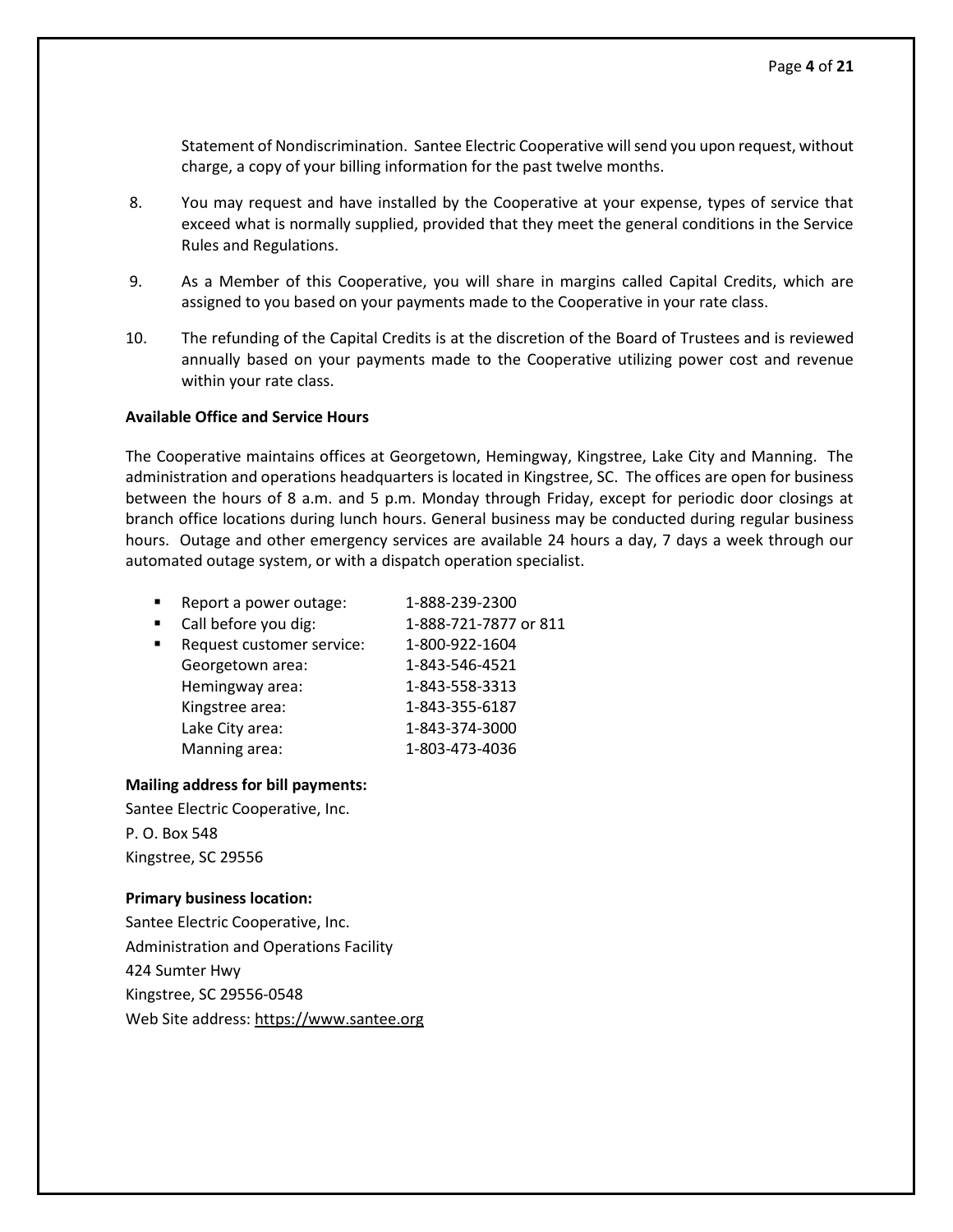### <span id="page-4-0"></span>**STATEMENT OF NONDISCRIMINATION**

In accordance with Federal civil rights law and U.S. Department of Agriculture (USDA) civil rights regulations and policies, the USDA, its Agencies, offices and employees, and institutions participating in or administering USDA programs are prohibited from discriminating based on race, color, national origin, religion, sex, gender identity (including gender expression), sexual orientation, disability, age, marital status, family/parental status, income derived from a public assistance program, political beliefs, or reprisal or retaliation for prior civil rights activity, pregnancy, childbirth, medical needs arising from pregnancy or childbirth, medical conditions related to pregnancy or childbirth, including, but not limited to, lactation, in any program or activity conducted or funded by USDA (not all bases apply to all programs). Remedies and complaint filing deadlines vary by program or incident.

Persons with disabilities who require alternative means of communication for program information (e.g., Braille, large print, audiotape, American Sign Language, etc.) should contact the responsible Agency or USDA's TARGET Center at (202) 720-2600 (voice and TTY) or contact USDA through the Federal Relay Service at (800) 877-8339. Additionally, program information may be made available in languages other than English.

To file a program discrimination complaint, complete the USDA Program Discrimination Complaint Form, AD-3027, found online at [http://www.ascr.usda.gov/complaint\\_filing\\_cust.html](http://www.ascr.usda.gov/complaint_filing_cust.html) and at any USDA office or write a letter addressed to USDA and provide in the letter all of the information requested in the form. To request a copy of the complaint form, call (866) 632-9992. Submit your completed form or letter to USDA by:

(1) Mail: U.S. Department of Agriculture

Office of the Assistant Secretary for Civil Rights

1400 Independence Avenue, SW

Washington, D.C. 20250-9410;

(2) Fax: (202) 690-7442; or

(3) Email: [program.intake@usda.gov.](mailto:program.intake@usda.gov)

This institution is an equal opportunity provider.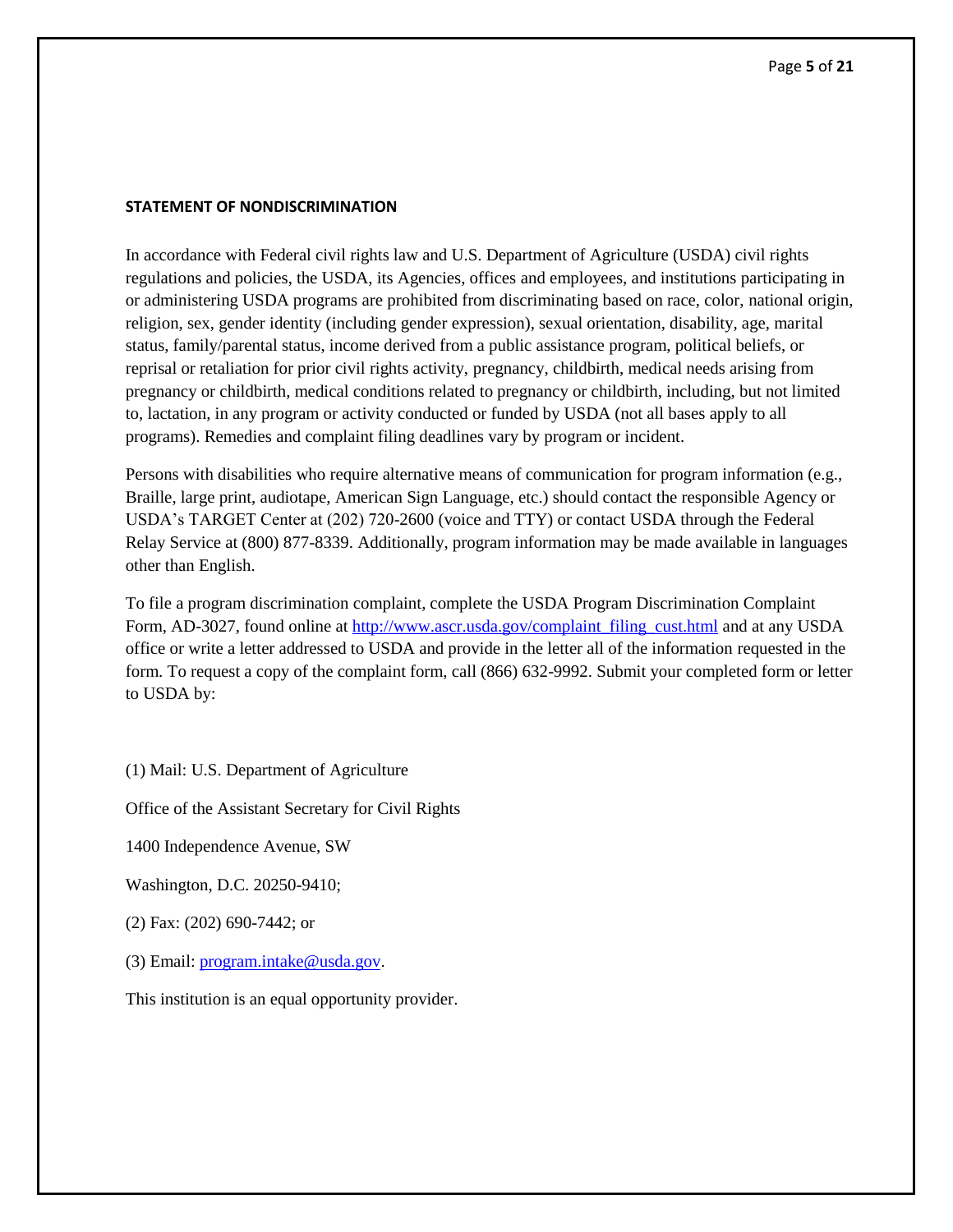## <span id="page-5-0"></span>**APPLICATION OF RULES AND REGULATIONS**

These Rules and Regulations are applicable to all applicants for membership to obtain electric service with Santee Electric Cooperative. The Cooperative will supply electric service to perspective member-owners under the standard form of application, service agreement or contract and based on the applicable rate schedule and these service regulations.

These Rules and Regulations may be revised, amended, supplemented, or otherwise changed from time to time by action of the Cooperative's Board of Trustees. Approved changes shall become effective immediately unless otherwise indicated and shall be posted on the Cooperative website.

## <span id="page-5-1"></span>**100 – ELECTRIC SERVICE AGREEMENT**

## <span id="page-5-2"></span>**101 – Application for Membership -** [Top](#page-0-0)

Application for membership will be written for electric service by the member-owner or on the memberowner's premises subject to the Cooperative's bylaws, applicable rate schedules, riders and these service regulations. Membership will be granted to any person, firm, association, corporation, organized group or subdivision that meets the requirements of these service regulations upon payment of a \$5.00 membership fee along with an application fee and any service security deposit that may be required by the Cooperative, and upon acceptance of said application and fees by the Cooperative Board of Trustees. The member-owner shall agree to purchase all electric service from the Cooperative used on the member's premises, with the exception of renewable energy generated by the member's own equipment and in accordance with applicable rate schedules and bound by the Cooperative's certificate of incorporation and bylaws and rules, regulations and approved rate schedule.

### <span id="page-5-3"></span>**102 – Member Security Deposits** - [Top](#page-0-0)

The Cooperative may require from any member or from any prospective member, a deposit intended to guarantee payment of bills for service if any of the following conditions exists:

- 1) The member's past payment record to an electrical utility shows three delinquent payments in a 12-month period, or
- 2) A new member cannot demonstrate that he is a satisfactory credit risk by appropriate means including, but not limited to, a letter of good credit from an electrical utility, information from a credit rating agency, or cannot furnish an acceptable cosigner or guarantor presently served by the Cooperative to guarantee payment up to the amount of the maximum deposit, or
- 3) A member has no deposit and presently is delinquent in payments with three delinquent payments in the past 12 months, or
- 4) A member has had his service terminated for nonpayment or fraudulent use.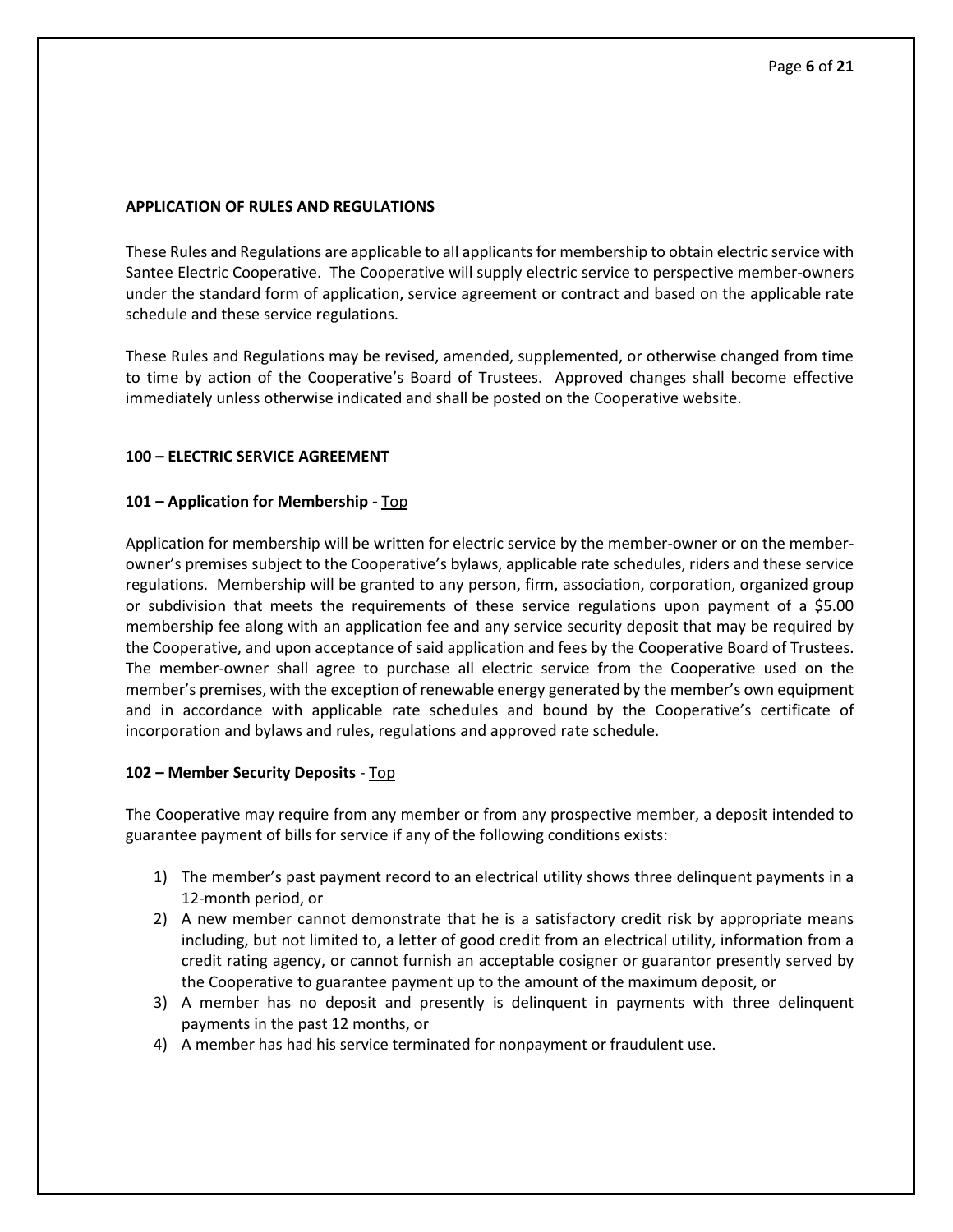Participation in the Cooperative's Advance Pay Plan would also be acceptable as a precondition to service in lieu of a cash deposit.

The Cooperative reserves the right to return a deposit to any member after satisfactory credit is established, or after two years has elapsed since the member's pay record and solvency record exceeds the minimum criteria for which the deposit was required for residential and nonresidential service.

### <span id="page-6-0"></span>**103 – Rate Schedule Selection** - [Top](#page-0-0)

The Cooperative will provide any member or prospective member with applicable rate schedules and terms and conditions under which the Cooperative provides electric service. The Cooperative may reasonably assist the member in selecting the preferred qualifying rate schedule under which the member desires to purchase electric service. The member has the ultimate right and responsibility to select the rate schedule that is most favorable to his condition and/or operation for which they qualify.

When two or more rates are available for certain classes of service, the Cooperative will assist any member, upon request, with selection of the most favorable rate schedule based on anticipated service requirements as defined by the member; however, the Cooperative does not assume responsibility for the selected schedule or for the continuation of the lowest annual operating cost under the rate schedule selected.

The Cooperative reserves the right to restrict rate changes to one rate change per year effective on the anniversary date of the optional rate change. When a member changes from one optional rate schedule to another, no refund will be made to compensate for the retroactive difference in billing under the new rate.

## <span id="page-6-1"></span>**104 – Extension of Electric Distribution Facilities** - [Top](#page-0-0)

The Cooperative will provide any member or prospective member with overhead and/or underground electrical distribution service in accordance with the Cooperative's Line Extension Plan as approved by the governing Board of Trustees. It is the responsibility of the member or prospective member to consult with and furnish to the Cooperative new or additional load requirements and particular service location to ascertain the availability of service for any new or additional loads.

The Cooperative will not be required to extend its electrical distribution facilities, for the purpose of rendering electric service to the member or prospective member, until satisfactory rights-of-way, easements or permits have been obtained from regulatory agencies and property owners at the memberowner's expense. In addition to granting the Cooperative the right to extend facilities on, across, or under property controlled by the member with necessary trimming and clearing rights, the member is expected to maintain such right-of-way and grant the Cooperative continued access for ingress to and egress from its facilities.

The Cooperative may require a contribution in aid of construction based on service conditions such as line extensions; conversions; relocations; underground commercial, industrial and residential developments; and other service conditions as defined under the Line Extension Plan.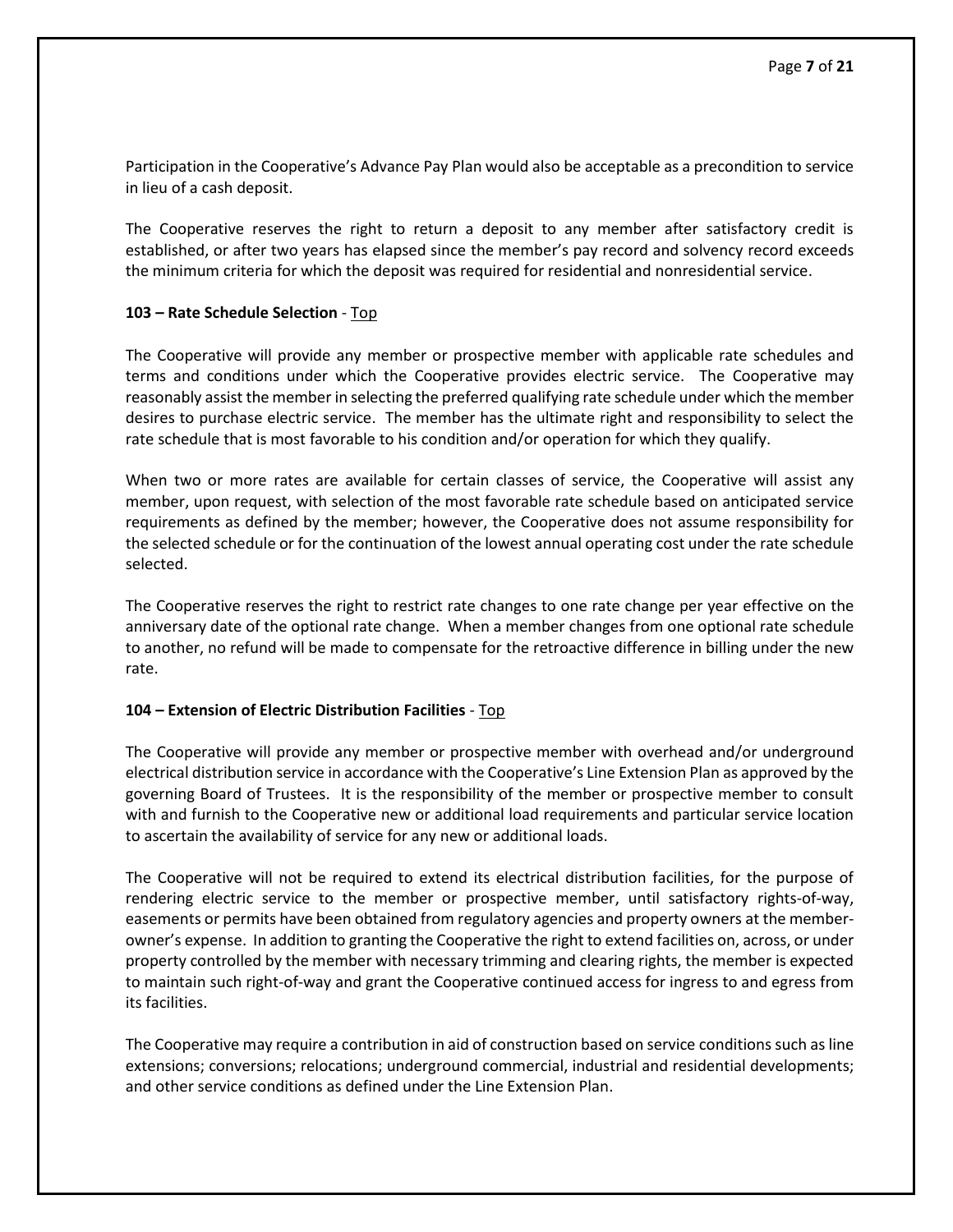## <span id="page-7-0"></span>**105 – Termination of Service by Member** - [Top](#page-0-0)

Any member-owner may voluntarily terminate electric service in good standing from the Cooperative's general membership under the following conditions:

- 1) Notification of intent to request the disconnection of electric service at least one day in advance unless a written contract or letter of termination specifies otherwise
- 2) Payment for any and all amounts due to the Cooperative for electric service previously rendered and for all charges billed or contracted under the applicable rate schedule, or terms and conditions of the electric service agreement
- 3) Upon such withdrawal, the member will receive a final bill of any account balance less the service security deposit held by the Cooperative, and said final bill will be due and payable upon receipt.

It has been the longstanding practice of the Cooperative that any person shall cease to be a member thereof if he or she shall fail, refuse, or cease to use electric energy made available by the Cooperative. Once a person fails, refuses, or ceases to use electric energy, and any applicable membership fee or deposit is returned or credited to the account, the person shall cease to be a member of the Cooperative.

## <span id="page-7-1"></span>**106 – Termination or Suspension of Service by Cooperative** - [Top](#page-0-0)

The Cooperative reserves the right to discontinue or suspend electric service to any member, at any time, without notice, based on any one or more of the following conditions:

- 1) If the Cooperative reasonably anticipates a condition to be hazardous or dangerous on the member's side of the delivery point
- 2) If the Cooperative reasonably suspects fraudulent or unauthorized use of electricity at or behind the member's point of delivery
- 3) If the member fails to permit the Cooperative reasonable access to its facilities

The Cooperative reserves the right to discontinue or suspend electric service to any member, at any time after giving a five-day written notice, including but not limited to any of the following conditions:

- 1) For nonpayment of a past due electric service bill, or a deferred security deposit
- 2) For failure to fulfill contractual obligations as defined by a service agreement or letter
- 3) For using nonconforming load that adversely affects the Cooperative's electric service to others
- 4) For failure to furnish permits, certificates, and right-of-way as necessary to provide service, or in the event such permissions are withdrawn or terminated
- <span id="page-7-2"></span>5) For receipt of a regulatory termination request from any public authority having jurisdiction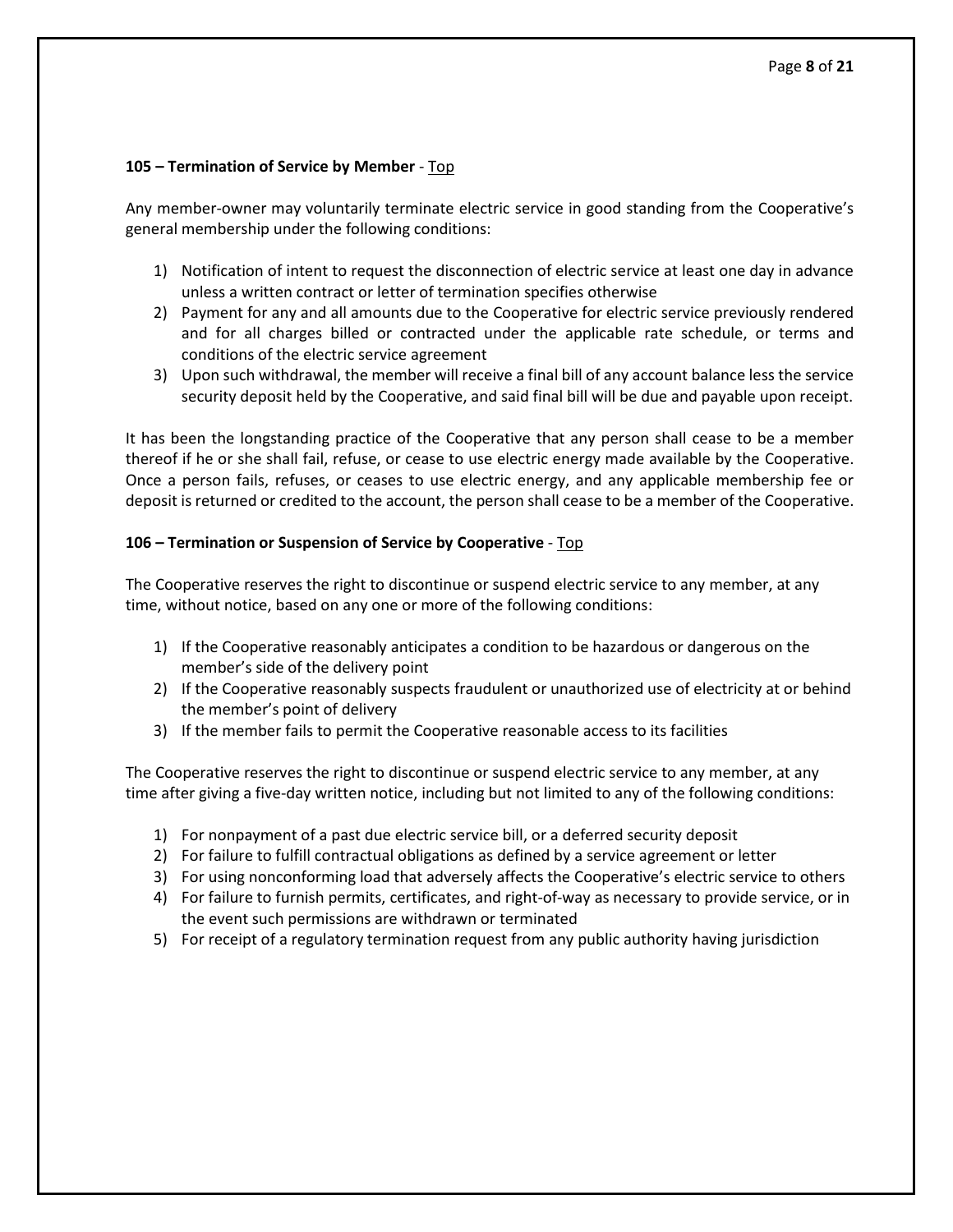### <span id="page-8-0"></span>**200 – CONDITIONS OF SERVICE**

## **201 – Availability of Electric Service** - [Top](#page-0-0)

Electric service will be available from the Cooperative to serve existing and prospective members under the Cooperative's standard form of application, service agreement, applicable rate schedules and service rules and regulations. A member's application for and the Cooperative's acceptance of the member's certificate is considered a written agreement conclusively presumed to share information on patronage capital, service voltage, point of delivery, charges for service, date of delivery of service and other electric service arrangements.

## <span id="page-8-1"></span>**202 – Distribution and Service Facilities** - [Top](#page-0-0)

The Cooperative will install, own, operate and maintain all single-phase or three-phase retail electrical distribution and service facilities on its side of the point of delivery as may be required to provide electricity to existing and prospective members. The Cooperative will not be required to begin construction on any retail electrical distribution line extension until member application for service and/or signed service contracts have been obtained covering the estimated costs compared to anticipated revenue for construction as defined under the approved Line Extension Plan. As previously defined above, the extension of electrical distribution lines requires meeting other service requirements such as right-ofway clearing, easements, credit worthiness, construction certificates, permits and other service requirements. The Cooperative reserves the right to refuse to construct any extension based on the engineering opinion of the Cooperative and/or the best interest of all parties as presently served.

It is mutually understood that the supply of electricity from the Cooperative is expressly provided for the member and will not directly or indirectly be resold to any person, corporation or other entity.

### <span id="page-8-2"></span>**203 - General Wiring Requirement** - [Top](#page-0-0)

The member or prospective member will install, own, operate and maintain all wiring and equipment on the member's side of the point of delivery to include the service entrance. The member-owned wiring and equipment will be installed in accordance with the National Electric Safety Code, Cooperative bylaws, and other regulatory agencies having jurisdiction over the member's installation or premises. Any special facilities necessary to meet these particular requirements for service will be furnished at the sole expense of the member.

It is mutually understood that the member will install, own and maintain the meter base at a location identified by the Cooperative as suitable for the Cooperative-owned meter. The member-owned meter base must remain accessible to the Cooperative for onsite inspections at all times. The member further agrees to notify the Cooperative and obtain permission before altering or performing maintenance inside the meter base.

The member or prospective member should notify the Cooperative before wiring to facilitate changes for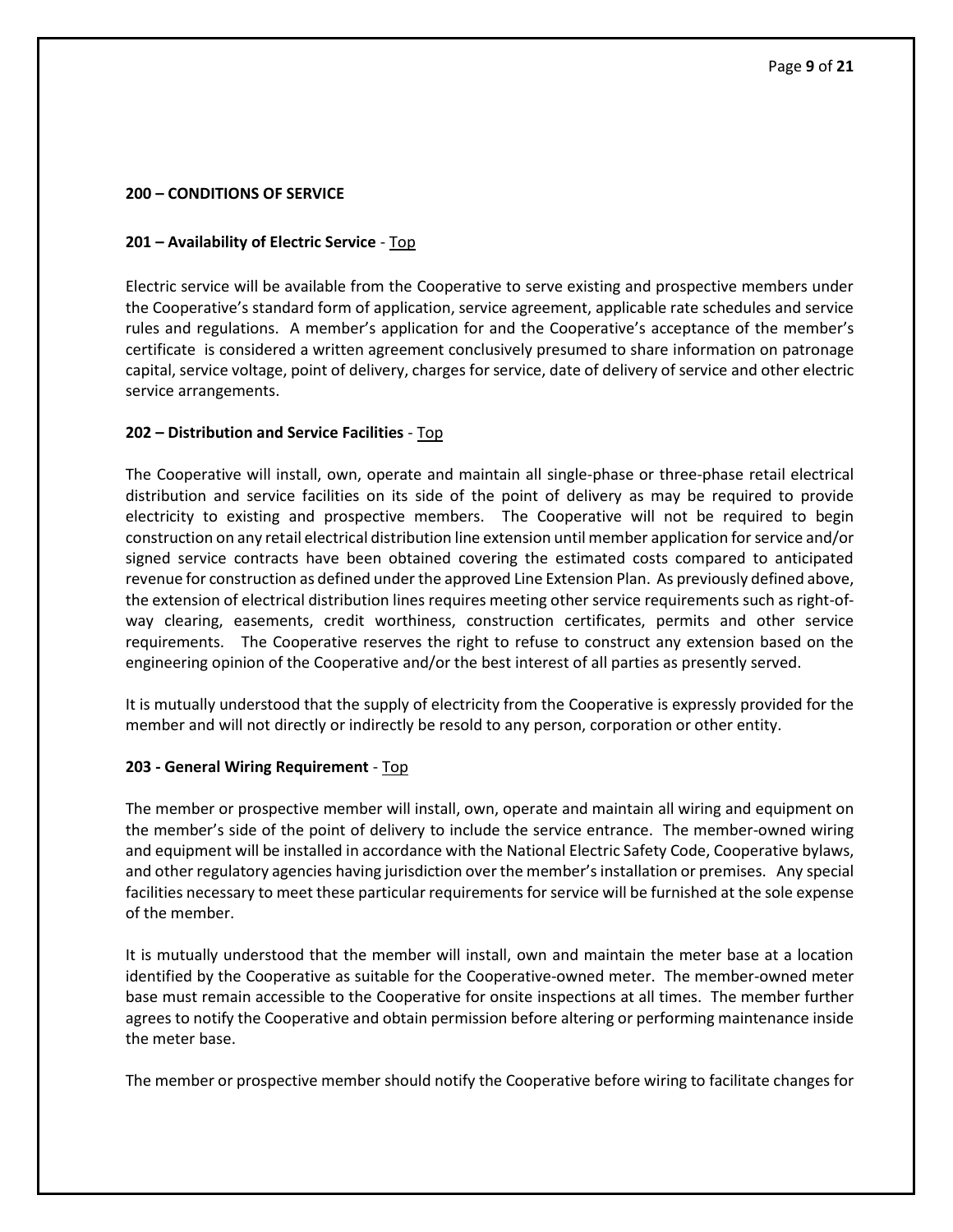additional load, phase, point of delivery, voltage, and other service requirements. If the member increases his load, makes changes without notice or consent, and the change or increase subsequently causes damage to Cooperative's facilities, the member may be liable for damages.

It is further understood that if the Cooperative is required to make overhead to underground service conversions, relocations or other special changes in facilities, the member may be required to reimburse the Cooperative for all costs as a result of these changes as defined under the Line Extension Plan.

## <span id="page-9-0"></span>**204 – Member's Load Determination** – [Top](#page-0-0)

The member will consult with and furnish to the Cooperative such information as the Cooperative may deem necessary to determine the demand requirement for any new or additional electric loads based on a nominal voltage to serve single- or three-phase service at a certain load factor and power factor.

Electric service supplied by the Cooperative will be standard alternating current at a frequency of approximately 60 hertz and will be delivered only at voltages and phases as specified by the Cooperative.

## <span id="page-9-1"></span>**205 – Access to Member's Premises** - [Top](#page-0-0)

The Cooperative will have the right of ingress to and egress from the premises of the member at all reasonable times for the purposes of inspecting, operating, and maintaining required electrical facilities and equipment for billing, load determination and other service requirements.

## <span id="page-9-2"></span>**206 – Protection of Cooperative's Facilities** - [Top](#page-0-0)

It is mutually understood that the member is responsible for protecting the Cooperative's electric service facilities on the member-owner's premises to bill for and provide reliable electric power. Any member will be held liable for interfering with or altering Cooperative meters, seals, or other property on the member's premises, and violations will be punishable by the cooperative based on the South Carolina Code of Law. The Cooperative reserves the right to discontinue service to the member when unauthorized use of electric service is discovered or where a member interferes with or alters the Cooperative's meters, seals, or other property.

### <span id="page-9-3"></span>**207 – Right-of-Way Requirement** - [Top](#page-0-0)

It is mutually understood that the member will assist the Cooperative with securing right-of-way easements, clearing, and maintenance as required for the operations and construction of the Cooperative's electric service facilities. The member further agrees and understands that continued electric service is conditioned upon member granting the Cooperative, without charge, necessary rightof-way and trimming and clearing privileges for extending the Cooperative's facilities to serve other members on the Cooperative system. Furthermore, the member will maintain the right-of-way to allow the Cooperative continued access to its facilities for operations and maintenance purposes.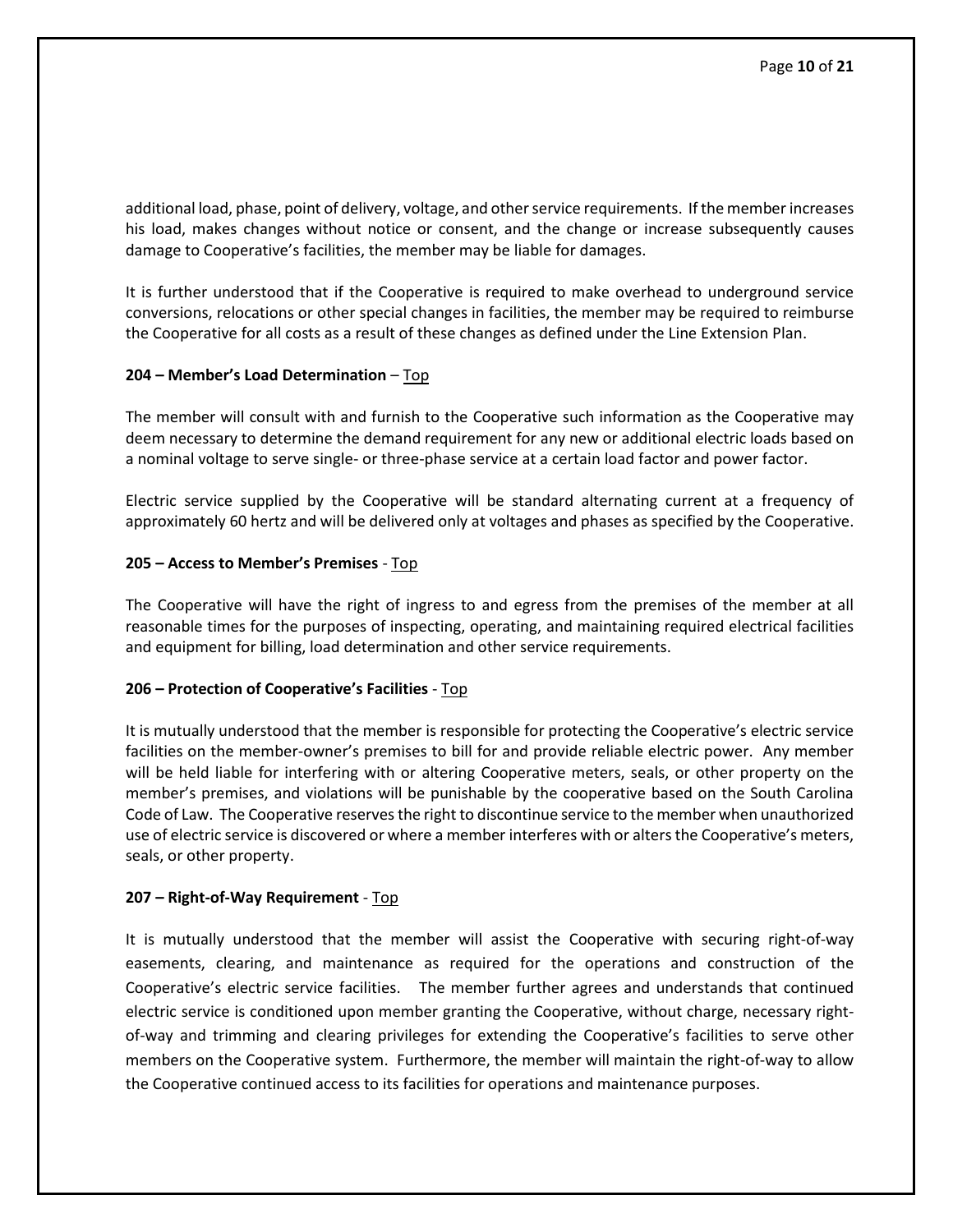## <span id="page-10-0"></span>**208 – Service Interruptions** - [Top](#page-0-0)

It is mutually understood that the cooperative does not guarantee continuous or uninterruptible power. The Cooperative will exercise reasonable diligence to avoid outages and to reduce service interruptions. It is expressly understood that the Cooperative will not be liable for occurrences such as power disturbances, accidents, equipment failures, loss production, Acts of God and other factors beyond its control.

## <span id="page-10-1"></span>**209 - Reduced Voltage Starting** – [Top](#page-0-0)

The member will consult with and furnish to the Cooperative specific electric motor load characteristics as required by the Cooperative to determine the inrush tolerance from the motor load source back to the substation based on the motor's locked rotor amps, code letter and horsepower.

It is mutually understood that the member may be required to install and use a reduced voltage starter to protect against unanticipated variations in system-supplied voltage due to full line motor voltage across-the-line starting. Limitation of electric motor starting will be determined by the Cooperative.

It is further understood that the member should consider installing phase protection equipment to automatically prevent three phase motors or other equipment from operating or attempting to start up under open phase or single-phase conditions. This motor protective measure should eliminate damages and subsequent downtime resulting from single phasing conditions.

### <span id="page-10-2"></span>**300 – METERING REQUIREMENT**

### <span id="page-10-3"></span>**301 – Electric Service Meters** - [Top](#page-0-0)

The Cooperative will install, own, read, operate and maintain all automated and conventional watt-hour and demand electric meters. The member or prospective member is responsible for installing the meter base with service connections wired at a point of delivery approved by the Cooperative and in accordance with Cooperative's specifications and the National Electric Safety Code. The Cooperative will require a separate meter installation at each separate location for measuring electric energy through a single point of delivery.

The Cooperative will address all metering and billing issues such as meter failure, inaccuracy, reading, tampering, and meter testing in accordance with approved Cooperative bylaws and applicable South Carolina codes of law.

## <span id="page-10-4"></span>**302 – Location of Meters** - [Top](#page-0-0)

The member or prospective member will consult with the Cooperative to determine a mutually agreeable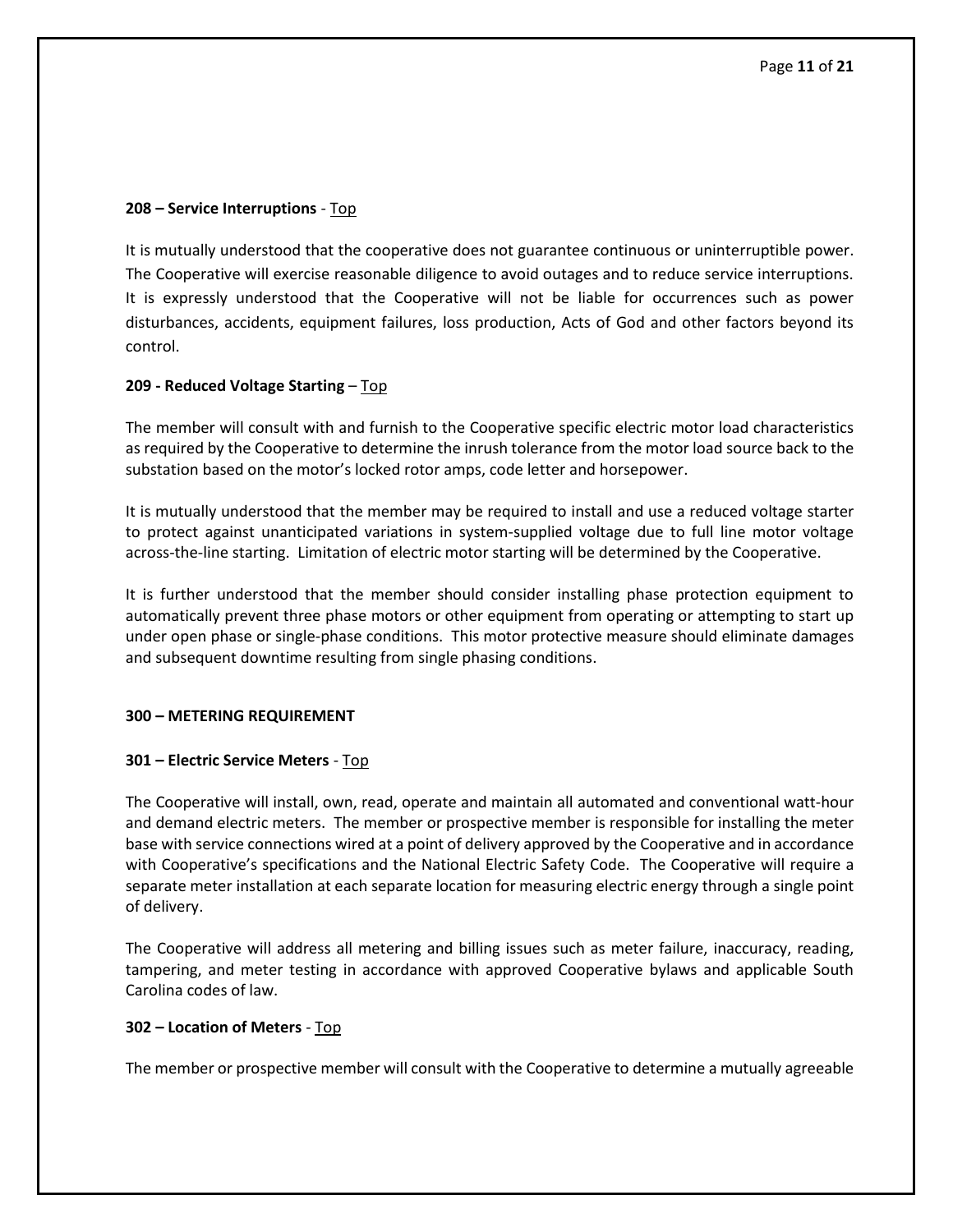point of delivery before wiring or installing the service entrance for Cooperative metering installation. It is mutually understood that meters will be installed at a suitable location based on metering specifications and in accordance with the Line Extension Plan and the National Electric Safety Code.

## <span id="page-11-0"></span>**303 – Conventional Meter Reading** - [Top](#page-0-0)

The Cooperative will read and render billing statements monthly. Meter reading may be obtained manually for conventional meters on the member's premises, or remotely as applicable. In cases where a meter cannot be read on or about the scheduled date, the meter reading and energy usage for the corresponding period will be estimated and billed based on historical usage. Any account billed on an estimated basis will be adjusted as necessary when actual readings are obtained.

## <span id="page-11-1"></span>**304 – Automated Meter Reading** - [Top](#page-0-0)

The Cooperative will read all meters equipped with Advanced Metering Infrastructure (AMI) technology based on near real-time consumption to render monthly billing, which will be due and payable at the office of the Cooperative based on a defined payment schedule. The Cooperative reserves the right to use consumption analysis, diagnostics, and other meter reading status data to remotely troubleshoot and manage energy issues relative to the member and Cooperative.

### <span id="page-11-2"></span>**305 - Meter Tests** - [Top](#page-0-0)

It is mutually understood that the Cooperative will test any meter upon request by the member. The Cooperative may require a reasonable service charge to defray the cost of testing services. It is further understood that meter test results outside defined tolerations, as approved by the Cooperative and published by South Carolina codes of law, will be subject to service billing adjustments. Furthermore, the Cooperative will apply industry best practices to conduct selective sample periodic meter testing in compliance with approved Cooperative guidelines and utility regulatory requirements.

### <span id="page-11-3"></span>**306 – Meter Failure and Inaccuracy** - [Top](#page-0-0)

The Cooperative will perform meter service adjustments to resolve under and overbilling conditions at the premises of the member when such conditions are caused by Cooperative meter failures and inaccuracies. The adjusted usage will be in accordance with approved Cooperative guidelines and South Carolina codes of law.

### <span id="page-11-4"></span>**307 – Service Billing Adjustment** - [Top](#page-0-0)

<span id="page-11-5"></span>The Cooperative will complete service billing adjustments in accordance with Cooperative approved guidelines and South Carolina codes of law to correct billing errors.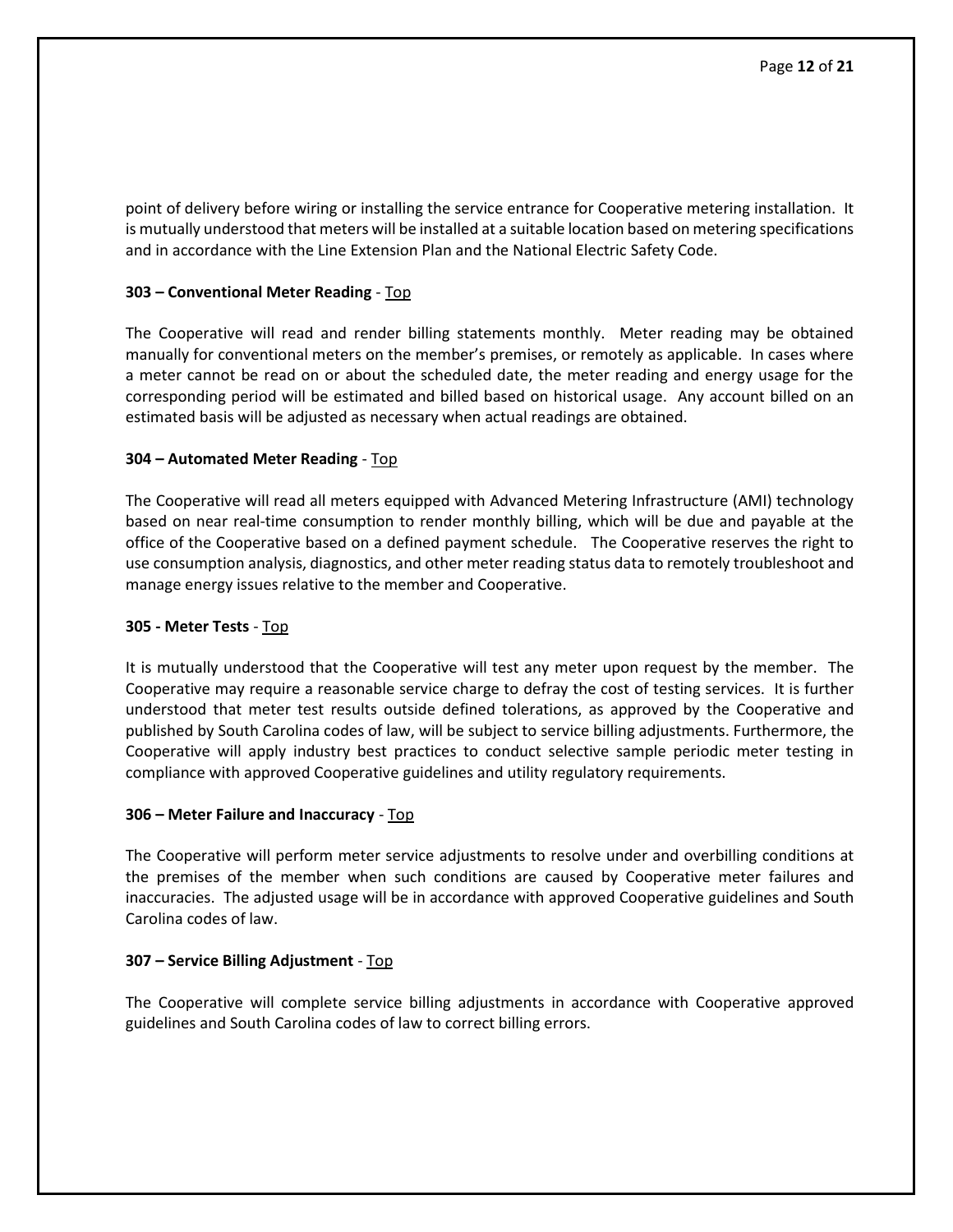## **308 – Meter Tampering** - [Top](#page-0-0)

It is expressly understood that the member will not interfere with the Cooperative metering equipment or circumvent the delivery and/or registration of electric energy on the member's premises. The Cooperative reserves the right to refuse, suspend, discontinue and remove the property of the Cooperative in the event of unauthorized or fraudulent use of electric service on the member's premises. The member is responsible for damages and unauthorized use of electric service, if discovered on the member's premises, and the member may be required to pay for unauthorized estimated usage, inspection costs, investigation and other costs before service is restored. The basis for applying meter tampering charges will be in accordance with Cooperative policy and the South Carolina codes of law.

### <span id="page-12-0"></span>**400 – ELECTRIC SERVICE BILLING**

## <span id="page-12-1"></span>**401 – Billing Period and Payment Term** – [Top](#page-0-0)

It is mutually understood that meters will be read and bills rendered from the Cooperative to the member monthly. All bills are due and payable on the date of the bill. Furthermore, electric service billing statements are payable during regular business hours at the offices of the Cooperative. Payments may also be made 24 hours a day by utilizing other electronic payment methods, including by phone, website, Smarthub and kiosk machines.

Failure by the member to make payment before the past due date shown on the bill will subject the account to a late payment charge based on the past due balance as defined by the applicable rate schedule. The Cooperative may disconnect electric service for the past due amount if payment has not been received by the past due date.

### <span id="page-12-2"></span>**402 – Adjustment of Billing Errors** - [Top](#page-0-0)

The Cooperative will adjust and correct billing errors discovered from billing issues such as, but not limited to misapplied rates, inaccurate meter readings, stopped meters, contractual issues, abnormal billings, misapplied payments and other errors producing under billing and overbilling conditions. The standard bearer for adjustments will be based on Cooperative policy and South Carolina codes of law.

### <span id="page-12-3"></span>**403 – Extension of Credit** - [Top](#page-0-0)

The Cooperative reserves the right to extend credit to the member based on, but not limited to, the following conditions:

- 1) Terms as identified within the Cooperative's Payment Arrangement Policy, or
- 2) In the event it has been reasonably ascertained that the member's failure to pay resulted from Cooperative error, or a mistake for which the member was not responsible, or
- 3) In the event of fire destruction, natural disaster, or other casualty beyond the member's control, or
- 4) In the event service disconnection would impose immediate life-threatening danger.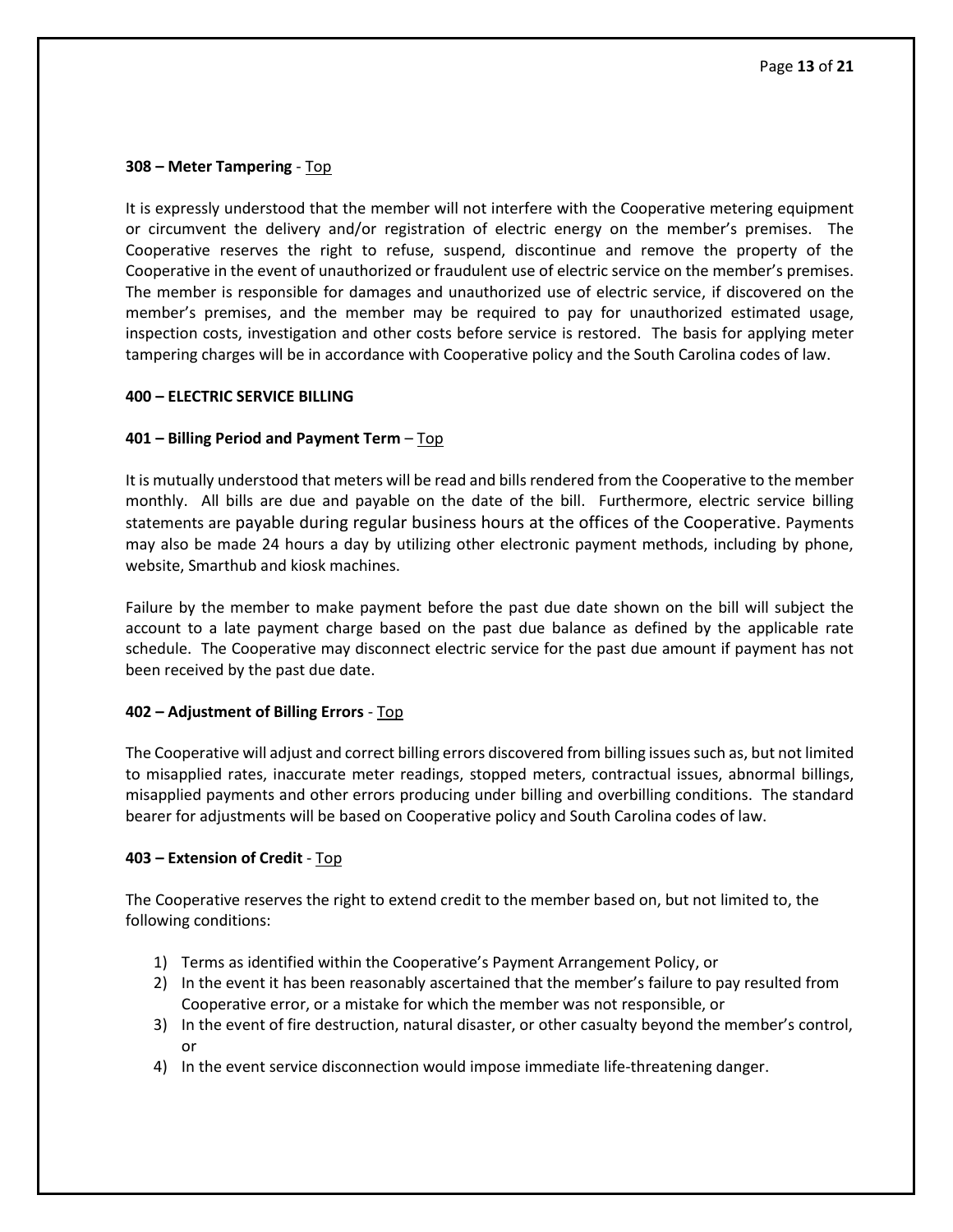## <span id="page-13-0"></span>**404 – Advance Pay Plan** – Top

Application for electric service under the Cooperative's Advance Pay plan may be made by any member or prospective member at any time based on the following terms and conditions:

- 1) The member will purchase electric service from the Cooperative in accordance with the present and any future rate schedule of the Cooperative on a pay-as-you-go basis for the abovereferenced account.
- 2) The member understands that the terms and conditions set forth in the member's Application For Membership and/or Electric Service continue to apply in addition to the terms and conditions of this Agreement and Advance Pay plan, subject, however, to any changes set forth in this Agreement.
- 3) The member will pay any membership, transfer, connect and/or applicable fees as fixed by the Cooperative bylaws and the policies, rules and regulations of the Board of Trustees as may be required for the member to participate in the Advance Pay plan.
- 4) Any deposit fee previously paid by the member to the Cooperative will be applied to the member's outstanding balance at the commencement of participation in the Advance Pay plan and any credit remaining after application of the deposit fee shall be applied to the member's Advance Pay account balance.
- 5) As a result of participation in the Advance Pay plan, the member will not be mailed a monthly statement for electric usage or other applicable fees or charges.
- 6) The member will pay all applicable daily service charges as appropriate and set forth by the Cooperative's rate schedule.
- 7) The member is solely responsible to regularly monitor the balance on the Advance Pay account and understands that electric service will be subject to disconnection without any written notification from the Cooperative to the member once the balance of the account reaches zero. However, the Cooperative will make a reasonable attempt to notify the consumer once the balance of the account is below a 3 day credit.

## <span id="page-13-1"></span>**405 – Notice of Service Disconnection** - [Top](#page-0-0)

At any time after a member's account has become delinquent, the Cooperative will give to the member at least five (5) calendar days written notice of the Cooperative's intention to discontinue electric service. The notice of disconnection will be rendered electronically by mail to the member's last known address on record at the Cooperative. This is not applicable to Advance Pay accounts.

### <span id="page-13-2"></span>**406 – Disconnection, Reconnection of Service** - [Top](#page-0-0)

It is mutually understood that electric service will be discontinued at any time if the account, including any subsequently rendered bill for service that has also become delinquent, is not paid in full by the due date specified on the notice of disconnection.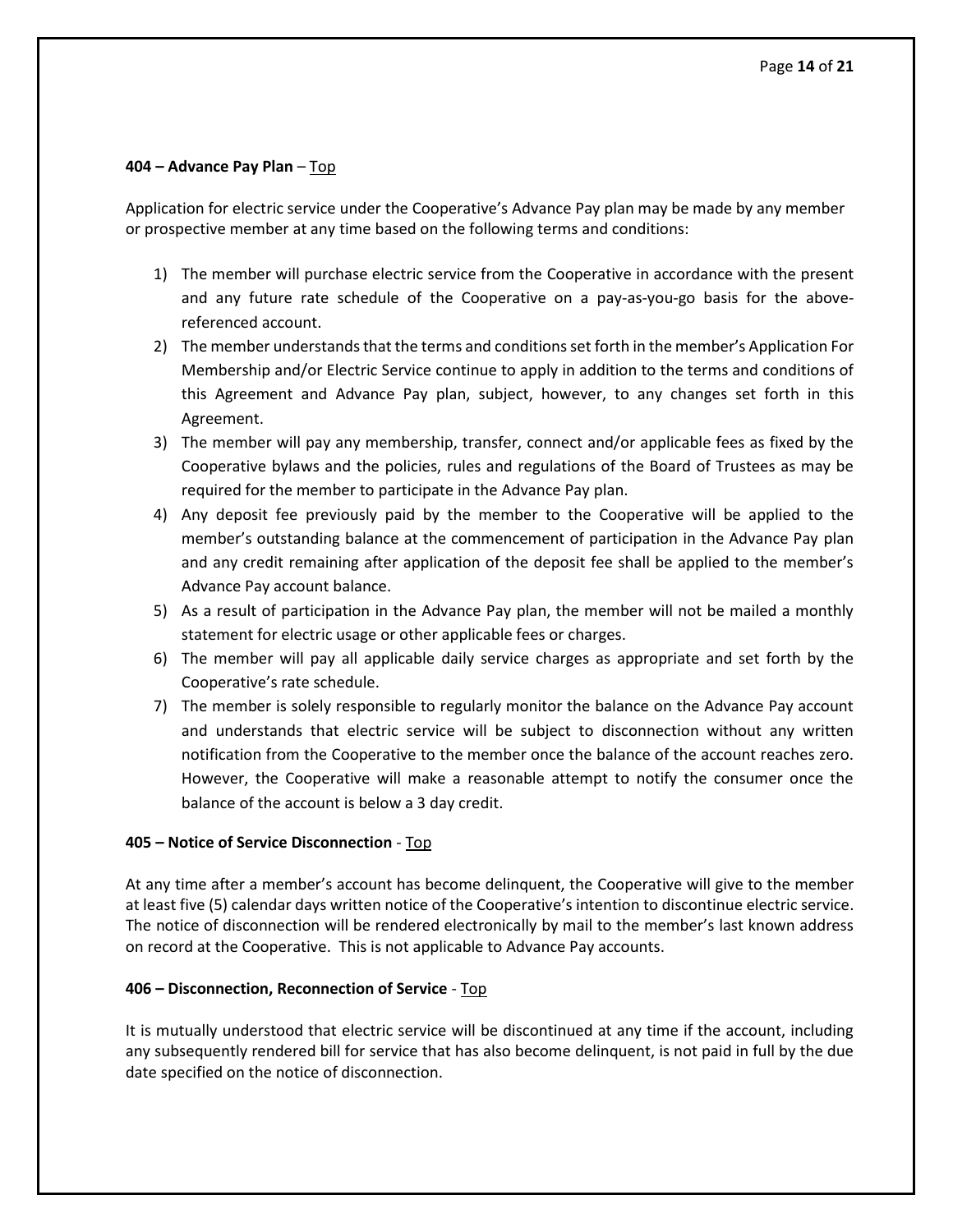Furthermore, it is understood that whenever service is discontinued for nonpayment and the member requests that service be restored, a reconnection charge will be added to the member's delinquent account and will become due and payable as part of the account for service rendered. Payment of the reconnection charge and all amounts owed on the account may be required before electric service is restored.

The Cooperative reserves the right to deny service, at the time of application, to any prospective member at the same premises known to have benefitted from electric services to the disconnected account.

## <span id="page-14-0"></span>**407 – Postponing Termination Due to Special Conditions**

It is mutually understood that the Cooperative will postpone the termination of electric service to all residential members during weather conditions marked by extremely cold temperatures. Electric service termination will be postponed to residential members on any day when the temperature to falls below thirty-three (33) degrees and will remain suspended until such time as the temperature rises above thirtytwo (32) degrees Fahrenheit as measured by the National Weather Service.

Conversely, whenever there are consecutive days falling under a heat advisory, nonpayment disconnection procedures for residential members will be suspended on those days that the National Weather Service forecasts temperatures in the Cooperative's service area to reach ninety-eight (98) degrees Fahrenheit or a heat index of one hundred and five (105) degrees Fahrenheit. The Cooperative will suspend nonpayment disconnection procedures on the second consecutive day and will not resume nonpayment disconnection until the advisory is lifted.

Moreover, the Cooperative will suspend the termination of electric service to special needs account members with a certificate on file at the Cooperative signed by a licensed health care provider stating that termination of electric service would be dangerous to the health of the member or a person residing in the member's household at the premises to which electric service is rendered.

<span id="page-14-1"></span>The basis for applying this service rule will be in accordance with Cooperative policy as filed with the South Carolina Office of Regulatory Staff pursuant to South Carolina Code 33-49-1410 through 1450.

### **500 – POWER FACTOR**

### <span id="page-14-2"></span>**501 – Power Factor Corrections** - [Top](#page-0-0)

It is mutually understood that the maintenance of high power factor is of primary importance in the economic operation and maintenance of the Cooperative's electrical distribution system. Instances where the member's aggregate power factor is less than ninety (90%) percent lagging, the Cooperative reserves the right to require the member to install power factor correction equipment at his own expense. Furthermore, the Cooperative may adjust the member's billing demand as specified by the service agreement and/or applicable rate schedule for a nonconforming load. The Cooperative reserves the right to measure the power factor for unity purposes at any time.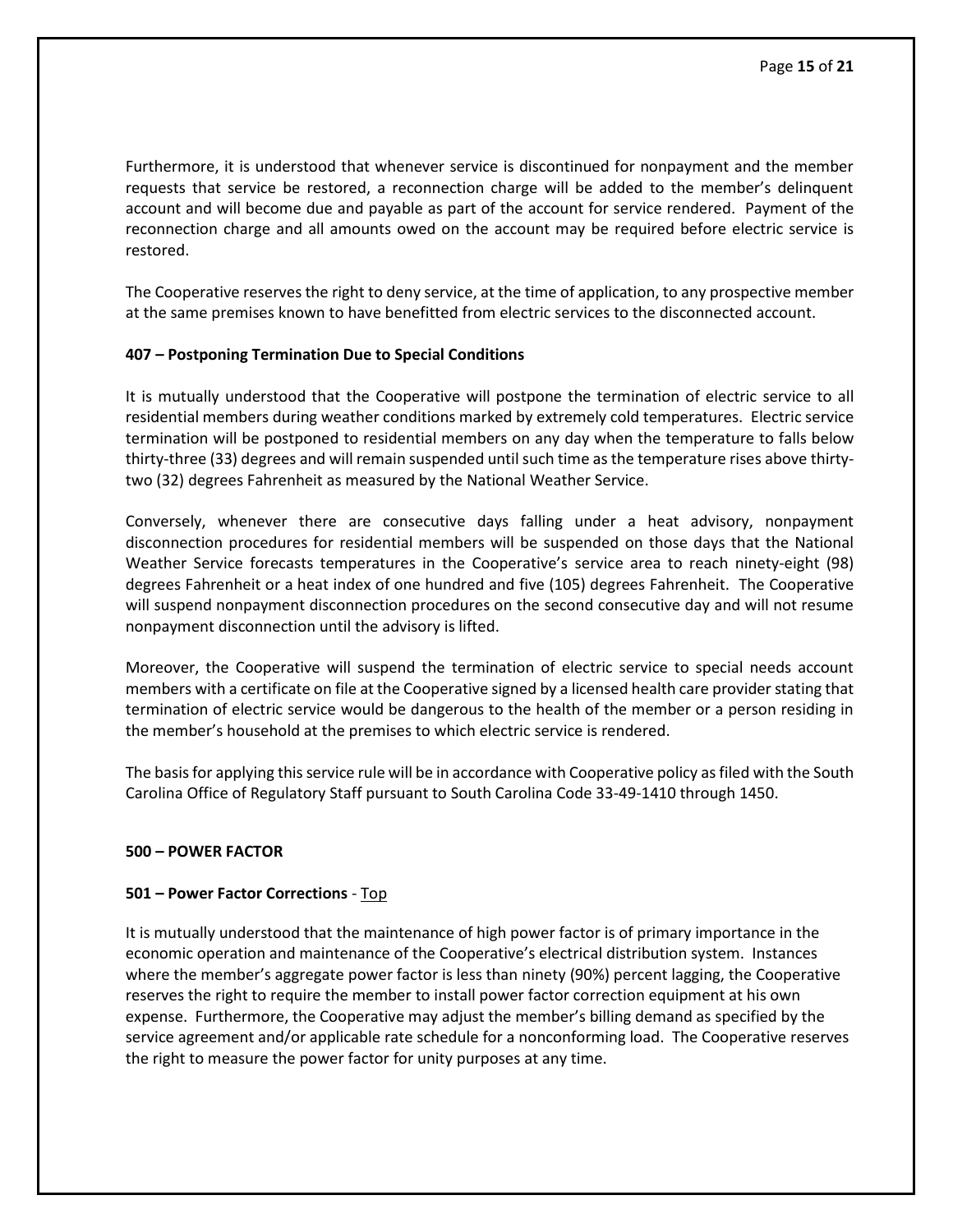#### <span id="page-15-0"></span>**600 – GENERAL REQUIREMENTS**

## <span id="page-15-1"></span>**601 – Standby Power** - [Top](#page-0-0)

It is mutually understood that no electric power sold by the Cooperative will be used as reserve or standby service, or in any way in conjunction with any other service of power without the Cooperative's prior written consent.

### <span id="page-15-2"></span>**602 – Resale of Power**

It is expressly understood that members will not directly resell the Cooperative's electric energy for any purpose, except that, in the case of rental facilities, the cost of electric utilities may be included in the rent charged the tenant. Member will not divert electric energy to other premises, or use it for purposes other than those permitted by the bylaws and regulations of the Cooperative and by the state or local laws, rules and codes.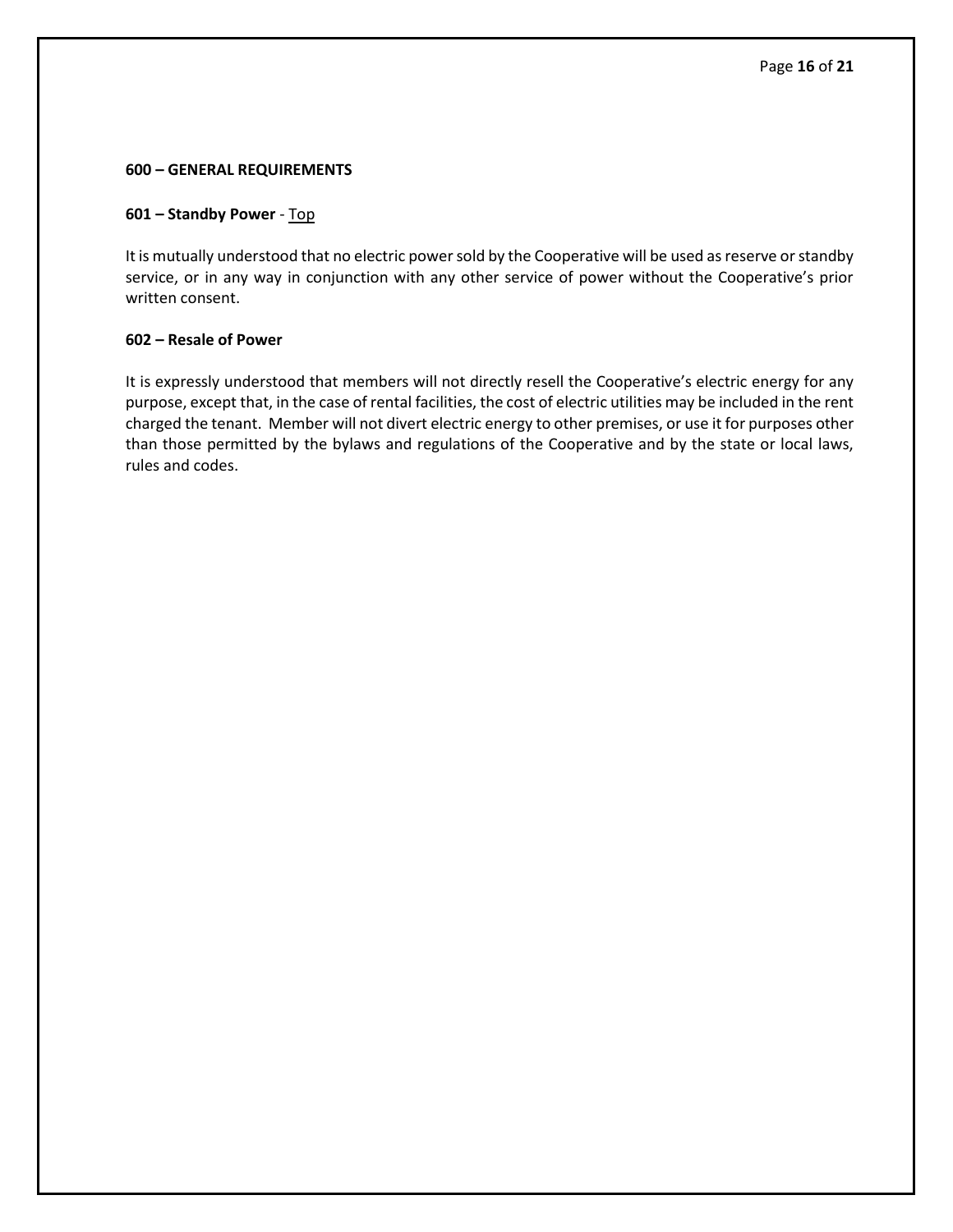## **SANTEE ELECTRIC COOPERATIVE SERVICE RULES AND REGULATIONS FOR ELECTRIC SERVICE**

## <span id="page-16-0"></span>**APPENDIX A**

## **SUMMARY OF RATE SCHEDULES**

## <span id="page-16-1"></span>*The summary of services supplied by the Cooperative and available rate schedules are as follows:*

- 1. **Residential Service** this schedule is available only for domestic purposes to consumers living in private households, apartments and other residential dwelling units including its appurtenances if served through the same meter.
- 2. **Residential Net Metering- Time Of Use Retail Sales** this schedule is available for metering electric energy generated by a consumer from an eligible on-site generating facility and delivered to the Cooperative distribution facilities to offset energy provided by the Cooperative in all territory served by the Cooperative.
- 3. **General Service** this schedule is available for electric service to any nonresidential consumers at a single point of delivery with transformer capacity up to 125 KVA. This Schedule is not available for seasonal or standby service or for any contract period less than 12 months. This Schedule shall apply to loads such as small commercial, industrial, churches, schools, farms and other miscellaneous loads.
- 4. **General Service High Load Factor** this schedule is available for electric service to any nonresidential consumers with a High Load Factor (HLF). This Schedule is not available for seasonal or standby service or for any contract period less than 12 months. This Schedule shall apply to nonresidential commercial and industrial loads such as, convenience stores, farm refrigeration and other miscellaneous loads with a sustained monthly load factor of sixty percent (60%) or greater over the preceding 12 months.
- 5. **Large Power Demand Service** this schedule is available for electric service to any nonresidential consumer at a single point of delivery with transformer capacity equal to or greater than 125 KVA. This Schedule is not available for seasonal or standby service or for any contract period less than 12 months. This Schedule shall apply to nonresidential loads such as commercial, industrial, churches and schools.
- 6. **Large Industrial Power Service** this schedule is available for electric service to any single commercial, industrial or municipal consumer with load greater than 750 kW\* served from the Cooperative's distribution facilities or directly from the transmission system, and qualifies under Central Electric Power Cooperative, Inc.'s schedules with associated qualifying riders
- 7. **Area Lighting Service** this schedule is available for the leasing LED, mercury vapor, metal halide and sodium vapor outdoor lighting units to any member/owner served by the Cooperative and subject to established Service Rules and Regulations.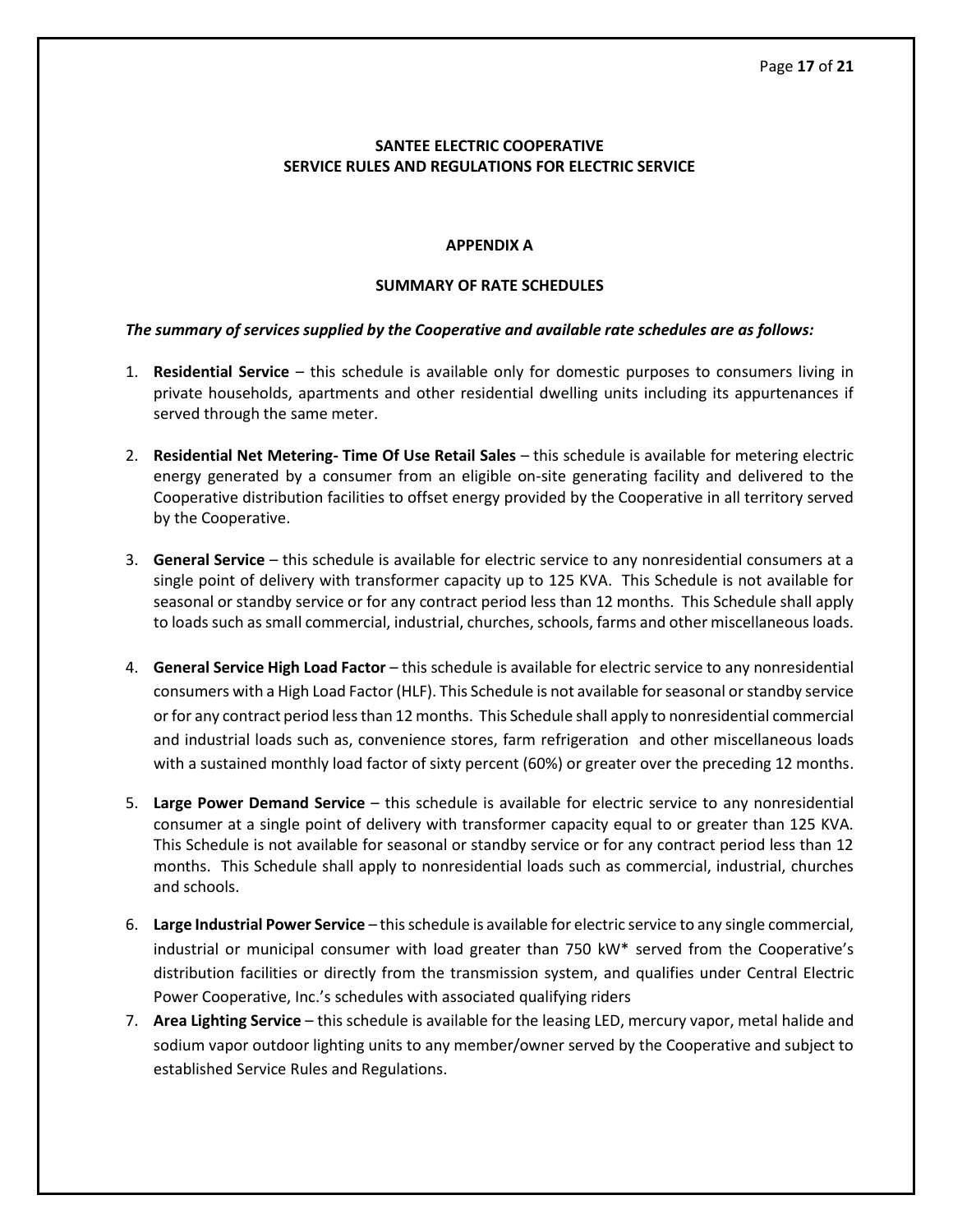- 8. **Public Street Lighting Service** this schedule is available for the leasing of LED, mercury vapor, metal halide, and sodium vapor outdoor lighting units for the purpose of lighting dedicated public streets, highways, parks or public places for municipal, county, state and federal governments in all territory served by the Cooperative and subject to established Service Rules and Regulations.
- 9. **Residential Subdivision Street Light Service** this schedule is available for lighting residential dedicated public streets within residential subdivisions.
- 10. **Line Extension Policy** The purpose of this line extension policy is to govern the construction of distribution line extensions to all residential, commercial and industrial customers.
- 11. **Highly Fluctuating or Intermittent Load Rider** this schedule is available in conjunction with any schedule when service is taken for electric furnaces, X-ray apparatuses, welding equipment, elevator motors, tankless electric water heaters, intermittent oversized motors, saw mills or other similar equipment and the Customer thereby imposes on the Cooperative's system a highly fluctuating or intermittent load requiring facilities above those needed to serve the Contract Demand. Hence, there is incurred an additional charge for the installation and use of said facilities.
- 12. **Load Control Off Peak Service Rider** this Rider is available in conjunction with the Large Power Demand Schedule LPD- 21 for seasonal services 125 KVA or greater, and a contract period of at least 12 months.
- 13. **Residential and General Service Net Metering Rider NM** this schedule is available in conjunction with the Cooperative's Residential Rates (RES-B4) and the Cooperative's General Services Rate (GS-5). All retail members who own and operate a solar photovoltaic, wind-powered, biomass-fueled, or micro-hydro generating system, located and used at the member's primary legal residence or business where a part or all of the electrical requirements of the member can be supplied from the member's generating system can receive service under this rider.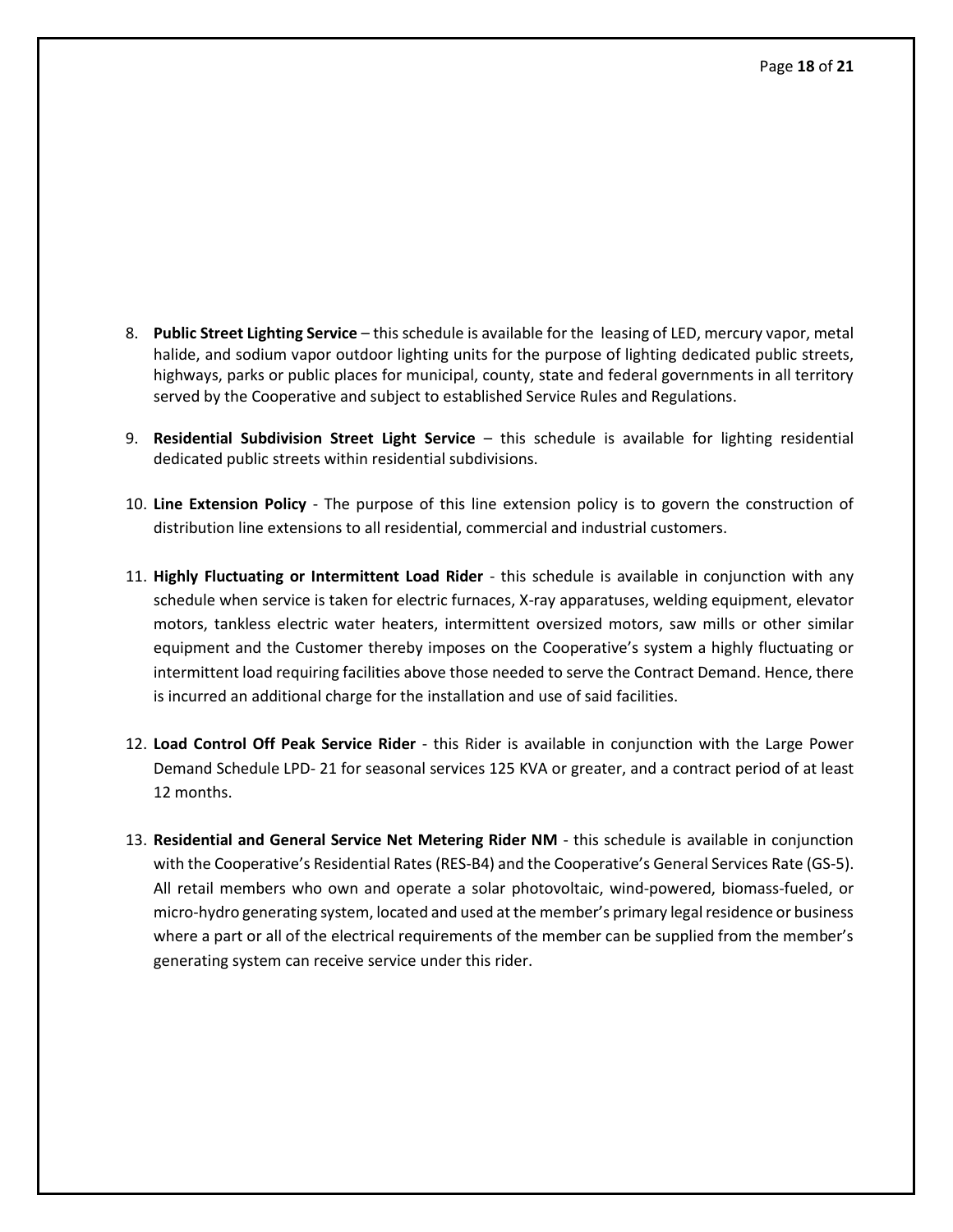Santee Electric Cooperative Service Rules and Regulations

## **SANTEE ELECTRIC COOPERATIVE SERVICE RULES AND REGULATIONS FOR ELECTRIC SERVICE**

### **APPENDIX B**

## **CHARGES FOR CUSTOMERS**

<span id="page-18-1"></span><span id="page-18-0"></span>

| <b>RULE</b> | <b>DESCRIPTION</b>                  | <b>AMOUNT</b> | <b>APPLICATION OF CHARGE</b>                        |
|-------------|-------------------------------------|---------------|-----------------------------------------------------|
| 101         | Membership Fee                      | \$5           | New member application for membership               |
| 101         | <b>Application Fee</b>              | \$15          | Per Occurrence                                      |
| 305         | <b>Meter Testing</b>                | \$20          | If the meter tests in accordance to acceptable      |
|             |                                     |               | standards                                           |
| 309         | Investigation of Unauthorized Usage | \$50          | Per investigation, Cooperative will charge \$50 for |
|             |                                     |               | first evidence of unauthorized usage                |
|             |                                     | \$100         | \$100 will be charged for each subsequent offense   |
| 401         | Late Fee                            | 10%           | Apply ten percent (10%) to the first \$25           |
|             |                                     | 2%            | Apply two percent (2%) to remainder of bill         |
| 406         | Nonpayment Reconnection             | \$30          | If service is restored during normal business hours |
|             |                                     | \$65          | If service is restored after hours (including       |
|             |                                     |               | weekends and holidays)                              |
| 106         | <b>Returned Check Charge</b>        | \$30          | Per Occurrence                                      |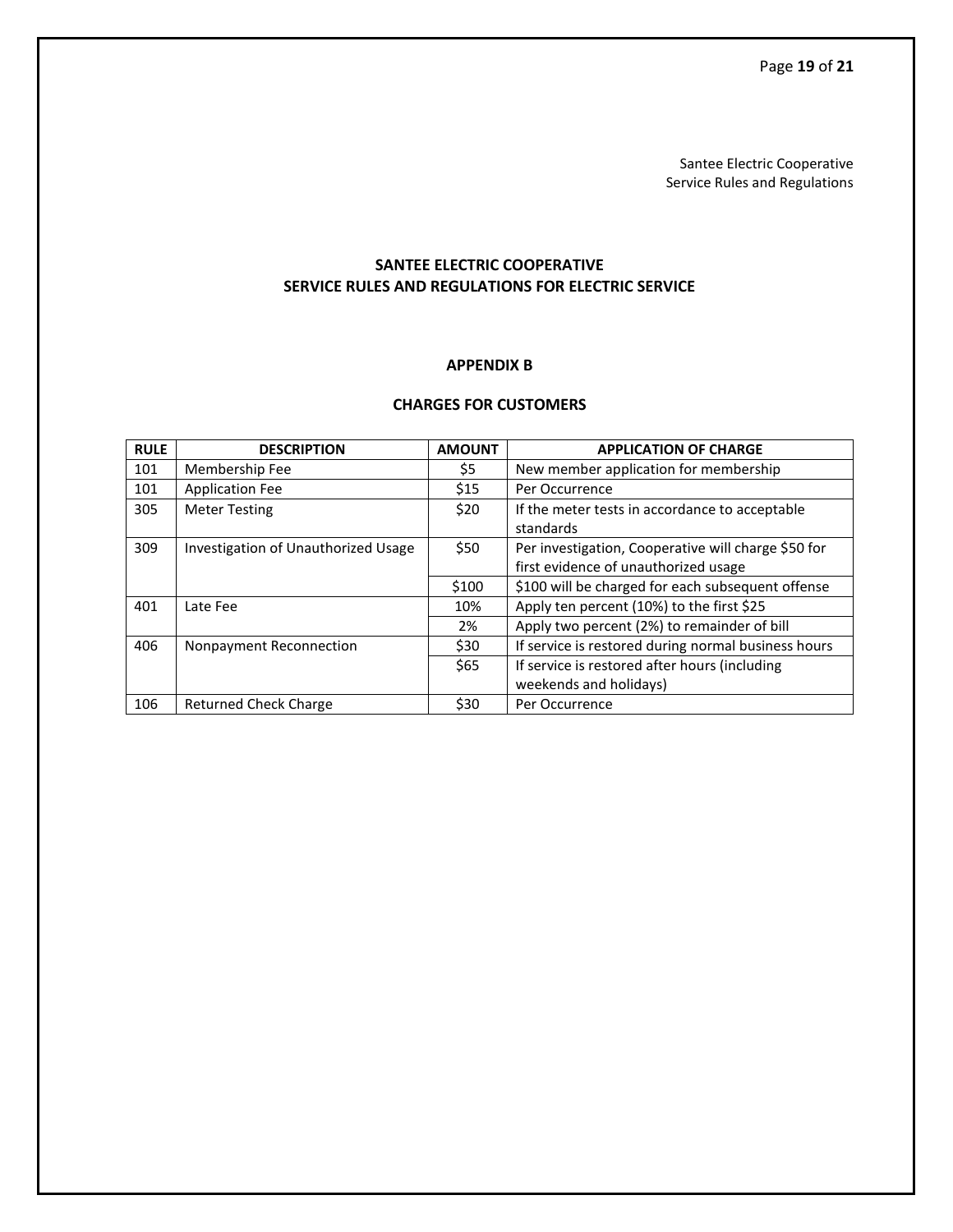Santee Electric Cooperative Service Rules and Regulations

## **SANTEE ELECTRIC COOPERATIVE SERVICE RULES AND REGULATIONS FOR ELECTRIC SERVICE**

## **APPENDIX C**

#### **CAPITAL CREDITS**

#### <span id="page-19-1"></span><span id="page-19-0"></span>CAPITAL CREDITS

Retirement of capital credits will be made whenever the Board of Trustees approves such retirements under the standards set forth in the Cooperative's Bylaws and Policies. Such retirements will be consistent with good management practice and with the provisions of the mortgage contracts between the Cooperative and the United States Rural Utility Development Program and the Cooperative Financial Corporation. When retirements are made, current and former members shall be treated the same for the credits being retired. Capital credits may be paid to the estate of a deceased patron upon proper application and proof by the personal representative of the member's estate.